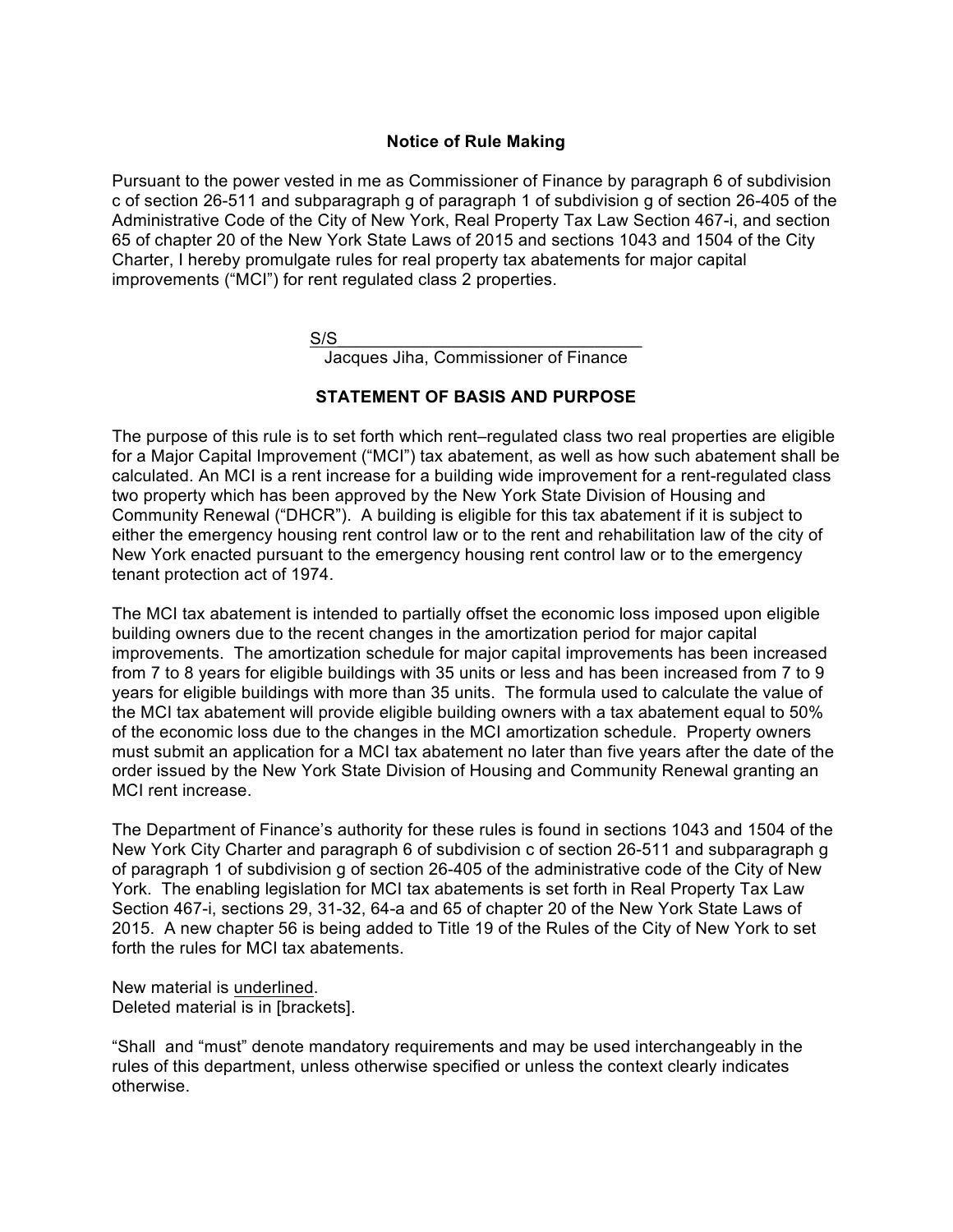**§ 1. Title 19 of the Rules of the City of New York is amended by adding a new Chapter 56, to read as follows:**

# Chapter 56

#### REAL PROPERTY TAX ABATEMENT FOR MAJOR CAPITAL IMPROVEMENTS FOR CERTAIN CLASS 2 PROPERTIES

## **§ 56-01 Definitions.**

*(a) "Class two building"* means any building in a special assessing unit classified as class two pursuant to subdivision 1 of section 1802 of the Real Property Tax Law.

(b) "Commissioner" means the Commissioner of Finance of the City of New York.

(c) "Department" means the Department of Finance of the City of New York.

(d) "DHCR" is the New York State Division of Housing and Community Renewal.

*(e) "DRIE"* is the Disability Rent Increase Exemption program.

(f) "*Eligible Building"* means a class two building that is subject to either:

i) the emergency housing rent control law; or

ii) the rent and rehabilitation law of the city of New York enacted pursuant to the emergency housing rent control law or to the emergency tenant protection act of nineteen seventy-four.

*(g) "J-51 Program"* is the tax exemption and abatement program governed by section 489 of the Real Property Tax Law, section 11-243 of the Administrative Code of the City of New York and Chapter 5 of Title 28 of the Rules of the City of New York.

*(h) "Major Capital Improvement"* ("MCI") – is an improvement or installation to a building subject to either the emergency housing rent control law or the rent and rehabilitation law of the City of New York enacted under the local emergency housing rent control law or under the emergency tenant protection act of 1974 for which DHCR has granted approval for a rent increase to a building owner. MCI increases apply to building-wide improvements, not to individual apartment improvements.

(i) *"SCRIE"* is the Senior Citizen Rent Increase Exemption program.

## **§ 56-02 Amount of Abatement.**

An eligible building shall receive an abatement of real property taxes as provided in these rules.

(a) The amount of such tax abatement shall be calculated as follows:

(i) 0.5, multiplied by (ii) the total approved cost of the MCI order issued by DHCR, multiplied by (iii) a fraction, where the numerator equals the increase, of the amortization schedule of the improvement established by the rent act of 2015, measured in months, and where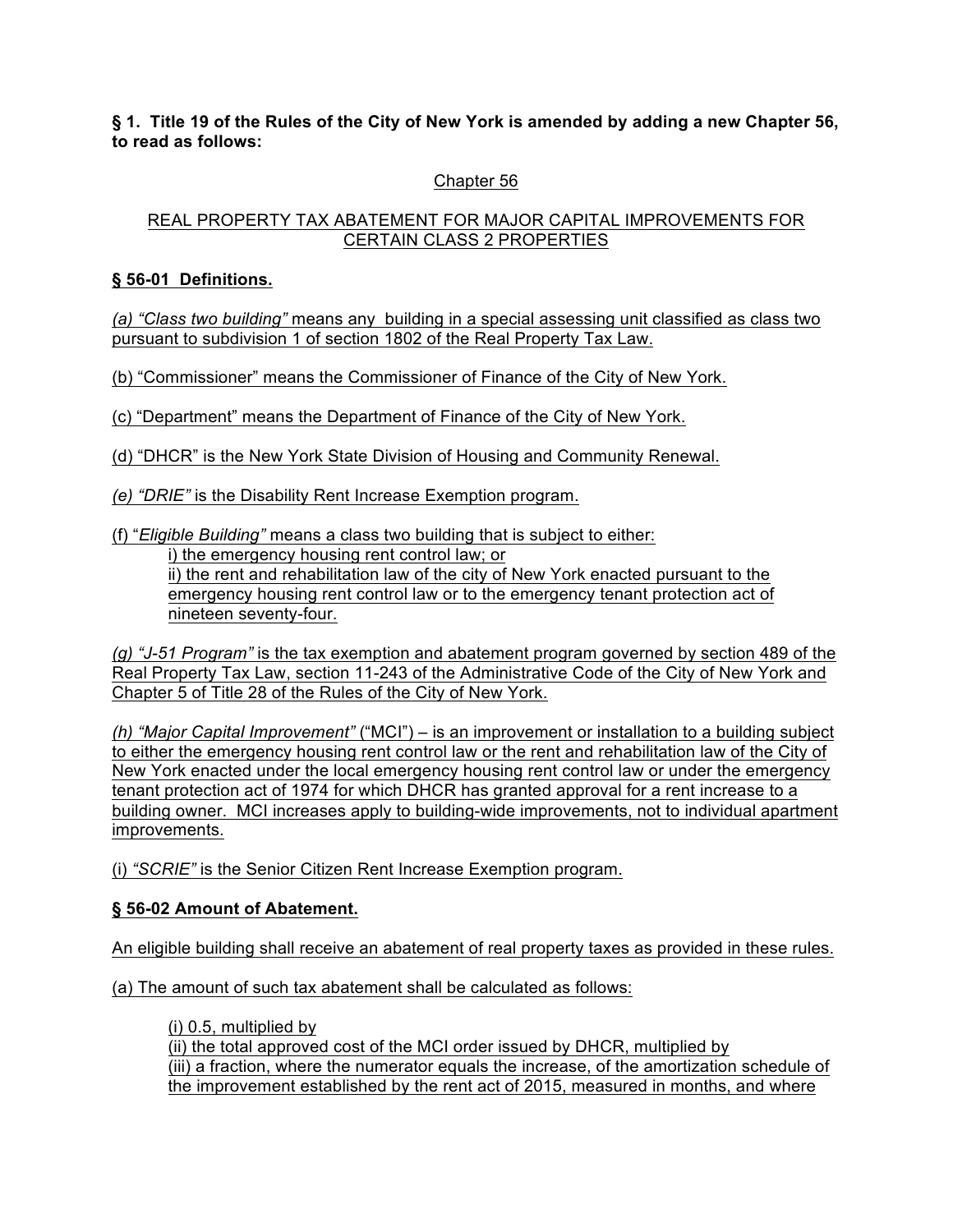the denominator equals the total new amortization period for the MCI established by the rent act of 2015 applied to the eligible building, measured in months.

(b) For eligible buildings with 35 or fewer residential units, the new amortization schedule for an MCI order increases from 7 to 8 years. For example: The property owner replaces a boiler of an eligible building, which costs the owner \$10,000.

0.5 x \$10,000 *[approved cost of MCI order]* = \$5,000.

\$5,000 x (12 months)/ (96 months) *[8 year amortization schedule]* =

 $$5,000 \times 0.125 = $625.$ 

The MCI tax abatement for the building is \$625.

(c) For eligible buildings with more than 35 residential units, the new amortization schedule for an MCI order increases from 7 to 9 years. For example: The property owner replaces a boiler of an eligible building, which costs the owner \$10,000.

0.5 x \$10,000 *[approved cost of MCI order]* =\$5,000. \$5,000 x (24 months/108 months) *[9 year amortization schedule]* =

 $$5,000 \times 0.222 = $1,111$ .

The MCI tax abatement for the building is \$1,111.

(d) The department will adjust the amount of the abatement if the DHCR MCI order is amended in the future. However, the original owner will not receive an adjustment in the abatement amount if the MCI was amended after the sale of the real property. If an MCI is amended after the sale, the new owner may apply for an adjustment to the abatement.

(e) The department will adjust the amount of the abatement if a subsequent assessment reduction by the New York City Tax Commission or a court of appropriate jurisdiction changes the amount of the abatement that would have been calculated under these rules.

## § **56-03 Application for Abatement.**

- (a) Except as allowed by paragraph (b) of this subdivision, an MCI tax abatement application must be submitted electronically to the department by the building owner or his or her designated representative and include all information requested by the department. The submission must follow the format required by the department and follow the instructions for submission of the application as described on the department's website. The information required by the application will include, but is not limited to:
	- i. the amount of the MCI order approved by DHCR
	- ii. the number of residential units in the eligible building.

(b) Request for waiver of electronic filing requirement. The Commissioner may waive the requirement of an electronic filing for good cause. A request for waiver of the electronic filing requirement must be made in writing. Any filing in paper format must be filed with the department at the address designated by the department.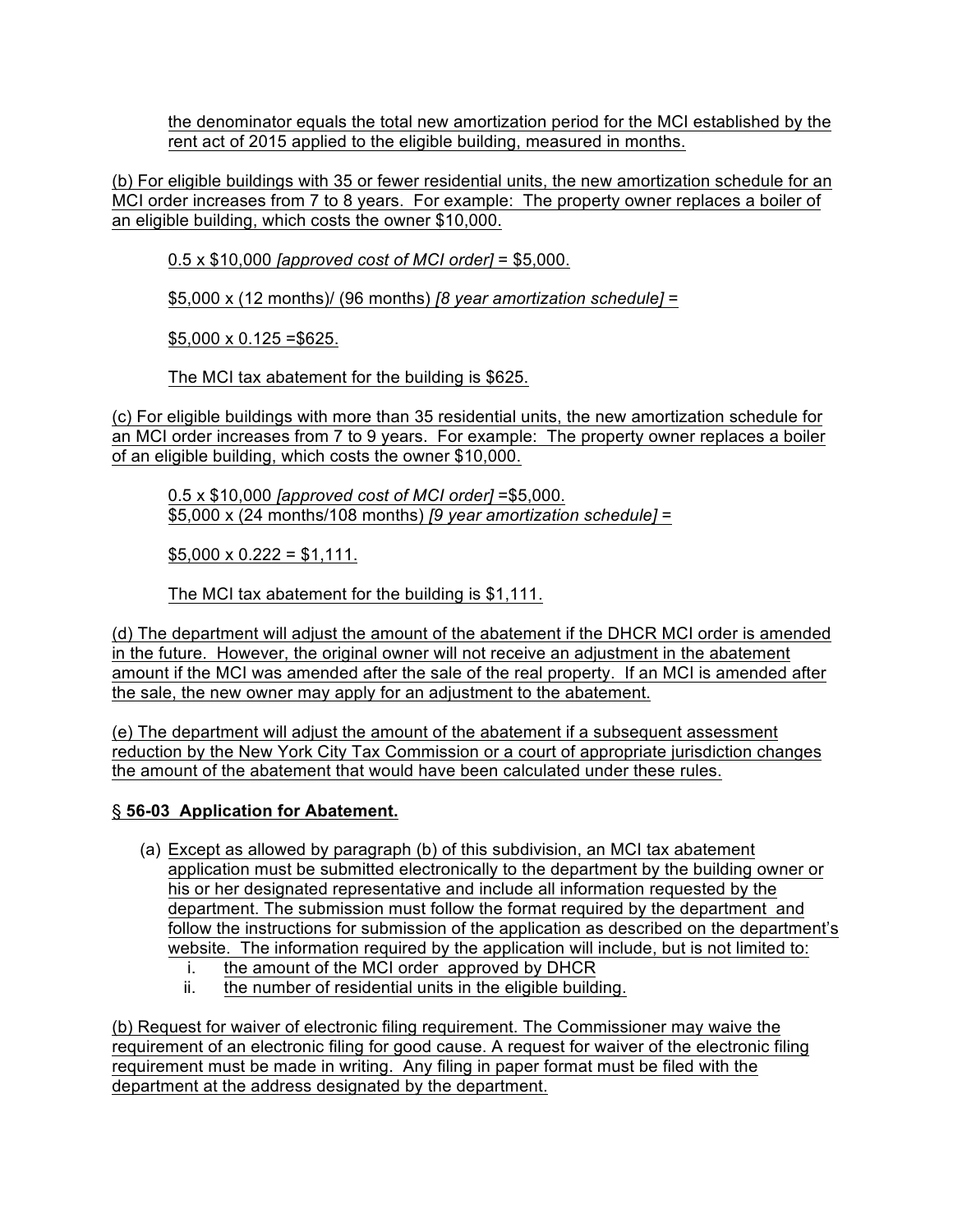(c) The department may request, in writing, additional information from an MCI tax abatement applicant concerning their application. The applicant will be notified in a written notice whether their application is granted or denied. If the MCI tax abatement application is denied, the notice will mention the reasons for the department's decision and inform the applicant of their right to appeal the decision. The appeal must be submitted by the applicant or his or her designee to the Commissioner within 60 days of the posting of notice by mail.

(d) Building owners must submit MCI tax abatement applications for MCI tax abatements within five years after the date of the order issued by DHCR granting an MCI rent increase. After this period, a building owner will not be eligible for any MCI tax abatement benefits for that MCI order.

(e) An MCI tax abatement application may not be submitted and an MCI tax abatement will not be granted for MCI orders dated prior to June 15, 2015.

(f) If multiple MCI orders are issued by DHCR for an eligible building the building owner must submit a separate application to the department for each MCI order .

(g) A building owner may withdraw an MCI tax abatement application submitted to the department prior to May 15th of a calendar year Applications which are not withdrawn by May 15th will be reviewed by the department.

## **§ 56-04 Administration of Abatement.**

(a) An MCI tax abatement will be for a term of one tax year and is not renewable for any subsequent tax years. An MCI tax abatement or a portion thereof cannot be carried over to the next tax year if the MCI tax abatement reduces the tax liability to an amount below \$0. An MCI tax abatement is not refundable but applied only as a credit.

(b) The date an approved MCI tax abatement is applied depends on the date the MCI tax abatement application is received by the department. An approved application received by the department before May 15th of a calendar year will be applied in the tax year starting on July 1st of that calendar year. Approved applications received on or after May 15th of a calendar year will be applied in the tax year starting on July 1st of the following calendar year.

(c) An MCI tax abatement will not reduce or offset any other tax benefit provided, calculated or approved by the city of New York or the state of New York. The MCI tax abatement will be applied prior to the application of SCRIE or DRIE credits or J-51 program abatements.

(d) An MCI tax abatement is compatible with other tax benefits unless specifically prohibited by statute. A building is not eligible to receive an abatement if it receiving benefits under sections 420-c, 421-a, and 421-g of the Real Property Tax Law, or any other provision that prohibits the receipt of other benefits.

(e) If multiple applications are submitted for the same tax lot, the MCI tax abatement will be calculated using the number of units specified in the MCI order issued by DHCR applicable to the building that is the subject of the individual application.

(f) If an MCI tax abatement is approved for a building that is included within multiple tax lots, each lot will be allocated a fraction of the abatement proportional to each lot's percentage of the total combined actual assessed value of the lots for the tax year that the abatement is applied.